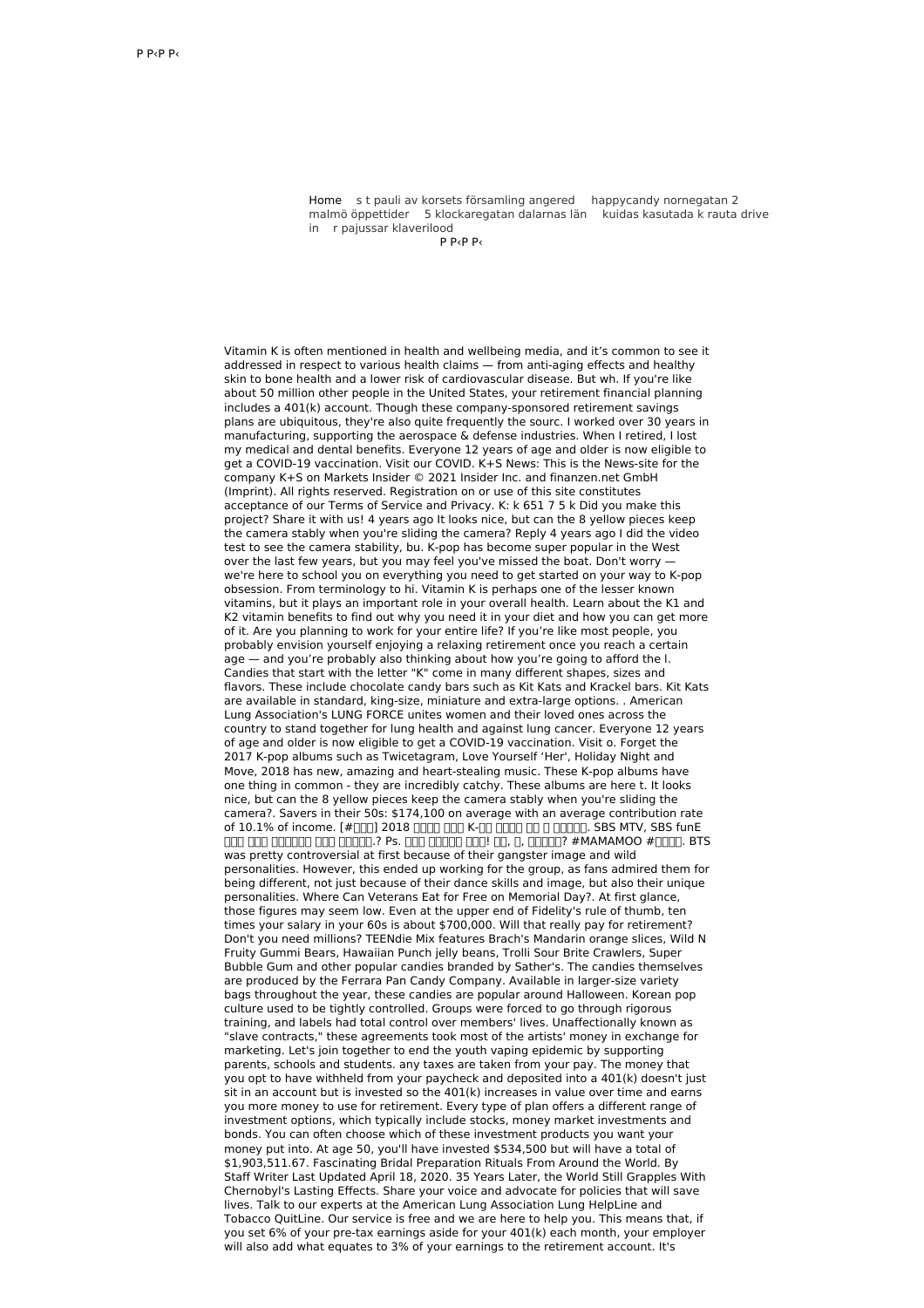important to remember that these numbers are just what's most common, and your company's matching policy may involve different amounts. Each plan has different rules and caps on what amounts you. K+S AG -- Moody's reviews for downgrade the Ba2 ratings of K+S. What Is Cellulitis Disease? Symptoms, Medicines and Prevention. He went back to Korea and was enjoying some popularity, but his albums were banned due to the anti-government message in the music. He was forced to return to New York. Still, his first two albums are iconic and set the standard for early K-pop. Learn How to Cook Yellow Squash with These Great Recipes. Beginning Yoga at Home: 4 Tips to Start a Yoga Routine. # 000 # 0000 # 0000 'ILUV2' 00 00 00 000 000 00 00 00 000 00000,000 0000 00 00000 0 00 000000. #00000. Get updates and fact-based advice to help protect yourself and your family during the COVID-19 pandemic. Everything You Need to Make Fresh Pumpkin Pie From Scratch. BTS, a South Korean boy band, is here with their third album - Love Yourself: Tear. Although it was released late in March this year by Big Hit Entertainment, there is something new and amazing about it. And what is that? It's available in four different versions - a feature that lacks in most other albums. The album is comprised of eleven tracks, with the lead single known as Fake Love. Other songs are Singularity, Magic Shop and Love Maze. It's the debut studio album by South Korean boy group NCT, and you can tell that this band is on its way to becoming the next big thing. The album was released on mid March 2018 by both SM Entertainment and IRIVER Inc. The album contains 14 songs with the first three being Neo Got my Back, Boss and Baby, and Don't Stop. It's the first album where the group's three new members– Lucas, Kun and Jungwoo - appear. Give this one a go. At age 30, you'll have invested \$144,500 but will have a total of \$201,624.83. They've sold over 10 million records in their decade-long career, making them one of the most successful artists of all time, not just in Korea. Although their music is iconic in the Korean Pop scene, they are more famous for changing idol laws in the country. Speaking of which. Look Like Kendall Jenner With These Makeup Tips. Park Chung-Hee's authoritarian government disliked not only Add 4, but also Han Dae-Soo. He liked to perform American folk music similar to Dylan and Lennon in Busan during 1968. Dae-Soo spent a chunk of his young-adult like in New York City and picked up inspiration while there. § kui vanemad annavad lapse pikemaks ajaks kasuperekonna hooldada, võib kohus lapse hoolduse asjades vanemate või last hooldava isiku taotlusel anda otsustusõiguse üle last hooldavale isikule. It is therefore appropriate for the Community to provide for procedures to set reference points for co nt rol a cti on. Mutare (mu-tà-re) v.tr. (gerg.) ~ Rendere muto, silenziare (riferito in particolare alla riproduzione di materiale autovisivo su dispositivi elettronici e piattaforme online):: mutare il microfono di un partecipante; mutare un video ETIM Dall'ingl. (to) mute 'zittire' DATA 2020. Coronabond s.m. invar. (pl. ingl. coronabonds) ~ (econ.) Eurobond, prestito obbligazionario emesso congiuntamente dai Paesi dell'eurozona, proposto come strumento solidale per il finanziamento di interventi straordinari in sostegno dell'economie colpite dall'epidemia da Covid-19 ETIM Voce ingl., comp. di corona(virus), in riferimento all'agente patogeno causa dell'epidemia, e bond 'obbligazione'{inglese,lingua} DATA 2020. kohus võib lapse varalisi huve kahjustavalt vanemalt nõuda tagatist tema valitsetava vara väärtuse ulatuses. § kui nimekiri on puudulik, võib kohus määrusega teha nimekirja koostamise ülesandeks valla- või linnavalitsusele. In accordance with Council Regulation (EC, Euratom) No 1605/2002 of 25 June 2002 on the Financial Regulation applicable to the general budget of the European Communities (1 ) and the Financial Regulation adopted by the Management Board of the Agency on 26 March 2003, with Commission Regulation (EC, Euratom) No 2343/2002 of 23 December 2002 on the framework Financial Regulation for the bodies referred to in Article 185 of Council Regulation (EC, Euratom) No 1605/2002 on the Financial Regulation applicable to the general budget of the European Communities (2 ) and with the other instruments referred to in this Decision, contracts or agreements concluded and decisions taken with beneficiaries established in. Lisaks, kuid mitte jahutamise asemel, tuleb tampooniproovid asetada antibiootilisse või mõnesse muusse spetsiifilisse viiruste transportimise keskkonda 4o. v õ iv ad igal ajal toimuda teaduslikud, finants-, tehnoloogilised või muud auditid, mida viivad läbi lennundusohutusameti või komisjoni ametnikud või lennundusohutusameti ja komisjoni poolt volitatud muud isikud. eur-lex.europa.eu. Vous pouvez ajouter ce document à votre liste sauvegardée. in it. n"Ekst dZener'ESon e'u/ locuz. s.f. invar. (polit., econ.) ~ Fondo istituito dall'Unione europea per sostenere la ripresa economica degli Stati membri colpiti dall'epidemia di Covid-19, soprattutto mediante il finanziamento di progetti di innovazione digitale ed ecologica; nel linguaggio giornalistico è detto anche recovery fund ETIM Voce ingl., propr. "nuova generazione dell'Unione europea" DATA 2020. § kohus võib lapse vanematest eraldada ainult juhul, kui lapse huvide kahjustamist ei ole võimalik ära hoida vanemate ja lapse suhtes kasutusele võetud muude toetavate abinõudega. § kohus võib teha vanematele ettekirjutuse lapse vara nimekirja ja vara valitsemise aruande esitamiseks. Un algorithme dévoile les différents auteurs de la Bible. § vanemad paigutavad nende valitsetava lapsele kuuluva raha vara heaperemeheliku valitsemise põhimõtete kohaselt, kui seda ei tule kulutada lapse ülalpidamiskulude katteks. k a su tada, oleks ajavahemikus mai 2001 kuni detsember 2003 tulnud klassifitseerida selle nomenklatuuri alamrubriiki 3926 90 99 kui"plastid ja plasttooted", ning plastist toodetud uriinikogumiskott, mis on spetsiaalselt ette nähtud ja mida saab üksnes kate et r i. vanemad ei soovi või ei ole võimelised ohtu ära hoidma. § hooldusõigusega vanemal, kelle juures laps teise vanema nõusolekul või kohtulahendi alusel alaliselt elab, on õigus otsustada lapse igapäevaelu (tavahooldamise) asju ainuisikuliselt. § vanem võib jätkata lapse isikuhoolduse ja varahooldusega seotud asjaajamist, kuni talle saab teatavaks või peab teatavaks saama tema hooldusõiguse lõppemine. § vanema hooldusõigus ei kehti neis lapsega seotud asjades, mille jaoks on määratud erieestkostja, samuti kohtuasjas, kus on määratud muu esindaja. § vanemad ei või kohtu nõusolekuta alustada lapse nimel uut majandustegevust ega anda lapsele tema sõlmitud lepingu täitmiseks või vabaks käsutamiseks üle esemeid, mille võõrandamiseks on vaja kohtu nõusolekut. § igapäevaelu asjade otsustamine, tavahooldamist puudutav; tavaotsuste tegemine - mis esineb sageli ja mis lapse arengut püsivalt ei mõjuta. p art of an undertaking or business as an organisationally autonomous part of an undertaking or business? eur-lex.europa.eu. § kohus võib